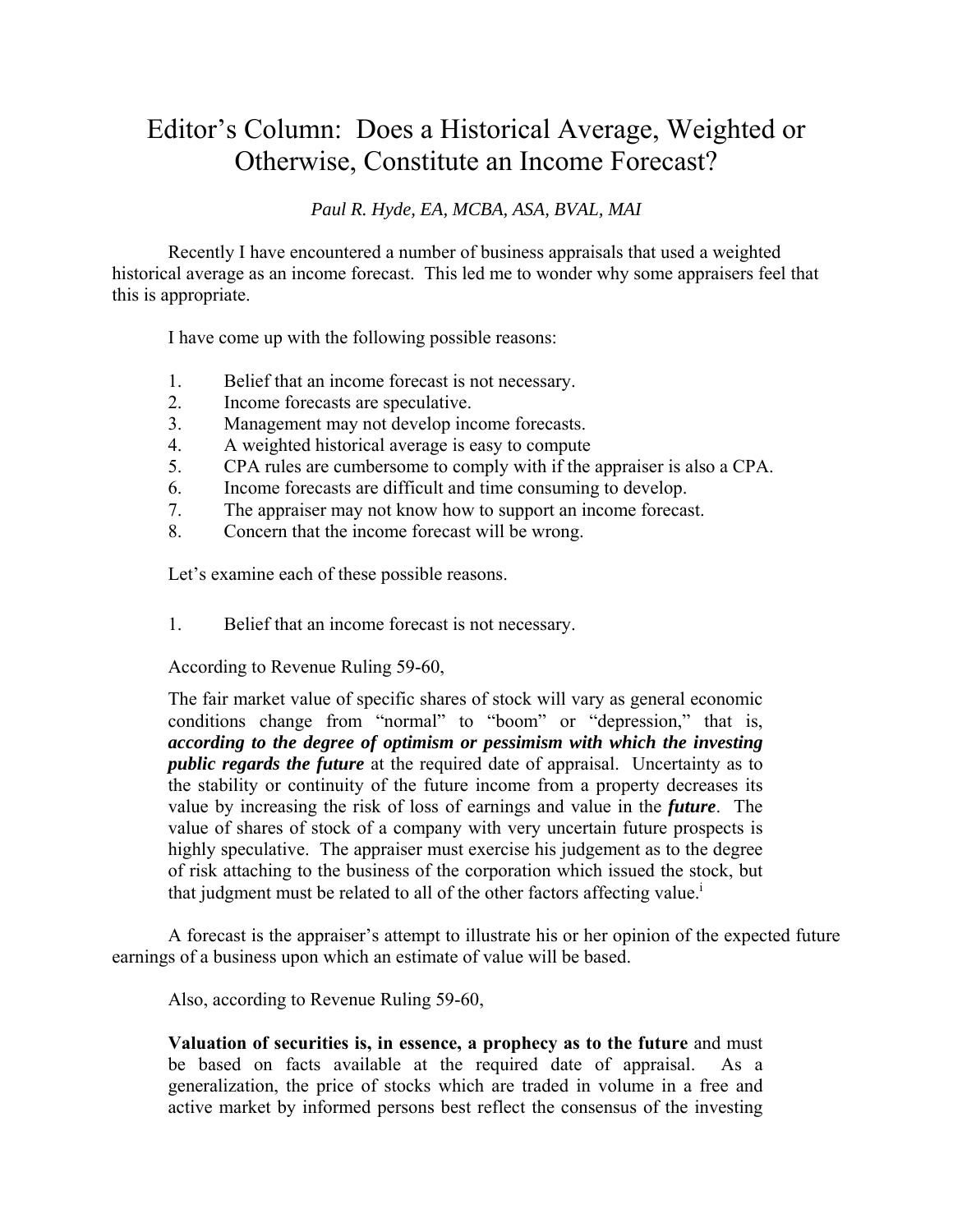public as to what the future holds for the corporations and industries represented. When a stock is closely held, is traded infrequently, or is traded in an erratic market, some other measure of value must be used. In many instances, the next best measure may be found in the prices at which the stocks of companies engaged in the same or similar line of businesses are selling in a free and open market.<sup>ii</sup>

The Revenue Ruling clearly indicates that a valuation must be based on future expectations.

The Revenue Ruling continues to discuss pertinent points.

The history of a corporate enterprise will show its past stability or instability, its growth or lack of growth, the diversity or lack of diversity of its operations, and other facts needed to form an opinion of the degree of risk involved in the business. … The detail to be considered should increase with approach to the required date of appraisal, since recent events are of greatest help in **predicting the future**; but a study of gross and net income, and of dividends covering a long prior period, is highly desirable. The history to be studied should include, but need not be limited to, the **nature of the business**, **its products or services, its operating and investment assets, capital structure, plant facilities, sales records and management**, all of which should be considered as of the date of the appraisal, with due regard for recent significant changes. Events of the past that are **unlikely to recur in the future** should be discounted, since **value has a close relation to future expectancy**. iii

History of the company should be used as a basis for the income forecast. This section clearly explains that the appraiser must thoroughly understand the business prior to developing a forecast.

Continuing with the Revenue Ruling,

A sound appraisal of a closely held stock must consider **current and prospective economic conditions** as of the date of appraisal, both in the national economy and in the **industry or industries** with which the corporation is allied. It is **important to know that the company is more or less successful than its competitors in the same industry**, **or** that it is **maintaining a stable position with respect to competitors**. Equal or even greater significance may attach to the **ability of the industry with which the company is allied to compete with other industries**. **Prospective competition** which has not been a factor in prior years should be **given careful attention**. For example, high profits due to the novelty of its product and the lack of competition often lead to increasing competition. The public's appraisal of the **future prospects of competitive industries or of competitors within an industry** may be indicated by price trends in the markets for commodities and for securities. …iv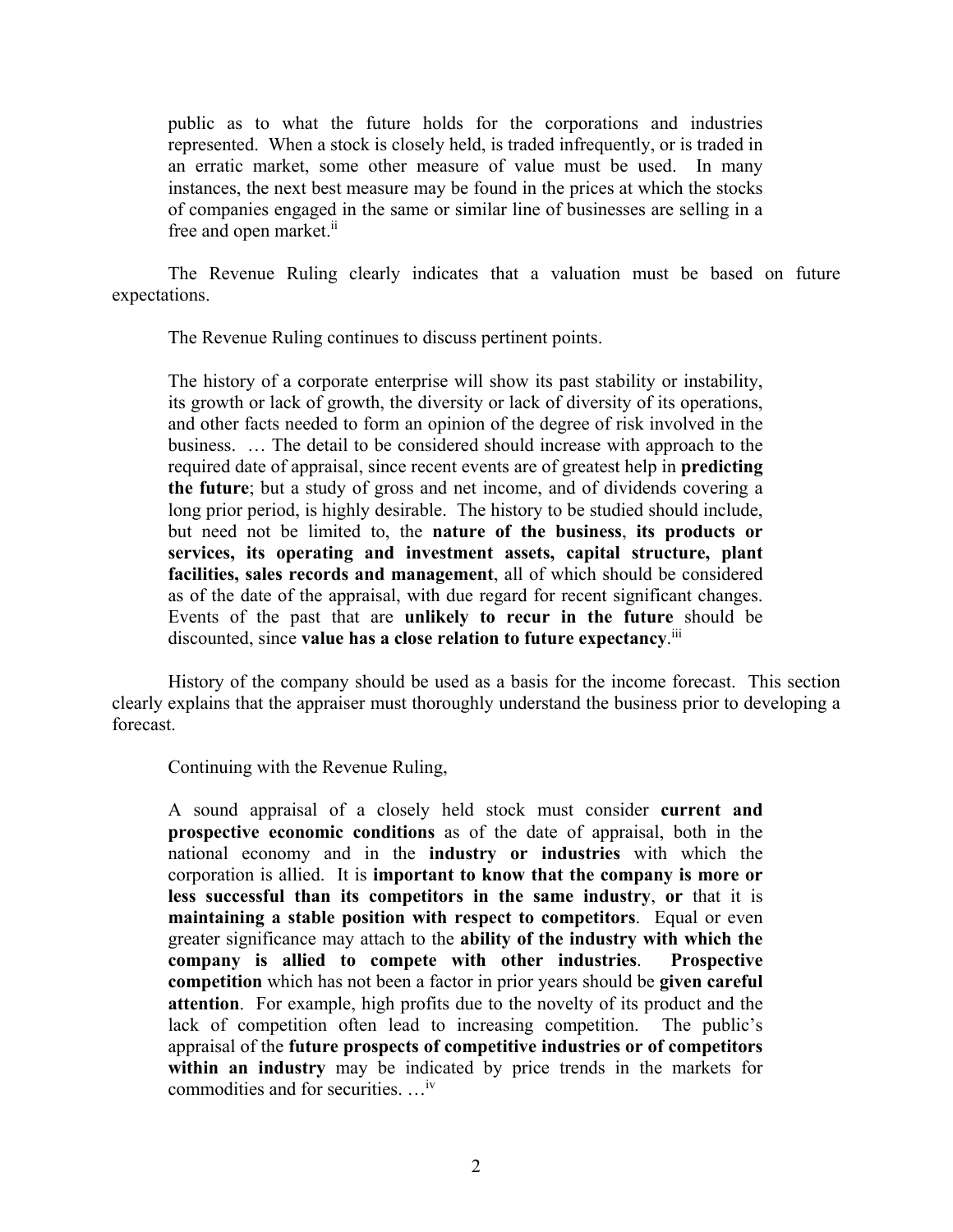A review of historical results is not sufficient. The economic and industry outlooks, an investigation into competitors in the same and related industries, and prospective competition must also be considered.

According to Gary Trugman, "The fundamental theory behind the income approach to valuing a business interest is that the value of an investment is equal to the sum of the present value of the future benefits it is expected to produce for the owner of the interest."v

According to Pratt, Reilly and Schweihs, "In theory, the value of a business or an interest in a business depends on the future benefits that will accrue to it, with the value of the future economic benefits discounted back to a present value at some appropriate discount rate. In other words, the basic concept of the income approach is to project the future economic income associated with the investment and to discount the projected income stream to a present value at a discount rate appropriate for the expected risk of the prospective economic income stream."<sup>vi</sup>

2. Income forecasts are speculative.

Income forecasts are speculative. Everything having to do with a business enterprise involves risk and unknown factors. The appraiser's job is to develop an income forecast that fairly represents both a knowledgeable and willing seller's and a knowledgeable and willing buyer's outlook for the company. Many appraisers neglect to consider the view point of the knowledgeable and willing seller. Use of some type of historical average clearly does not reflect the viewpoint of most sellers.

3. Management may not develop income forecasts.

Whether or not management develops income forecasts is not the issue. It is the appraiser's responsibility to value the business.

Occasionally, management forecasts are available. These should be used with some caution as management often has an ax to grind—they may be seeking a very high valuation for a sale or a very low valuation to be used to buy out a shareholder-partner.

When using management's forecast, I recommend that the appraiser still prepare their own forecast and compare the two. If management's forecast appears to be an "arms-length" type forecast, by all means use it. If however, it appears to be slanted one way or another, I recommend modifying it so that it conforms to the standard of reasonableness.

One way to check management's forecasts for reasonableness is to obtain copies of previous forecasts and compare them to actual results or budget vs. results.

If management's forecasts must be used, for whatever reason, adjust the discount rate to account for the additional risk of achieving an aggressive forecast or reduce it as appropriate for a very conservative forecast.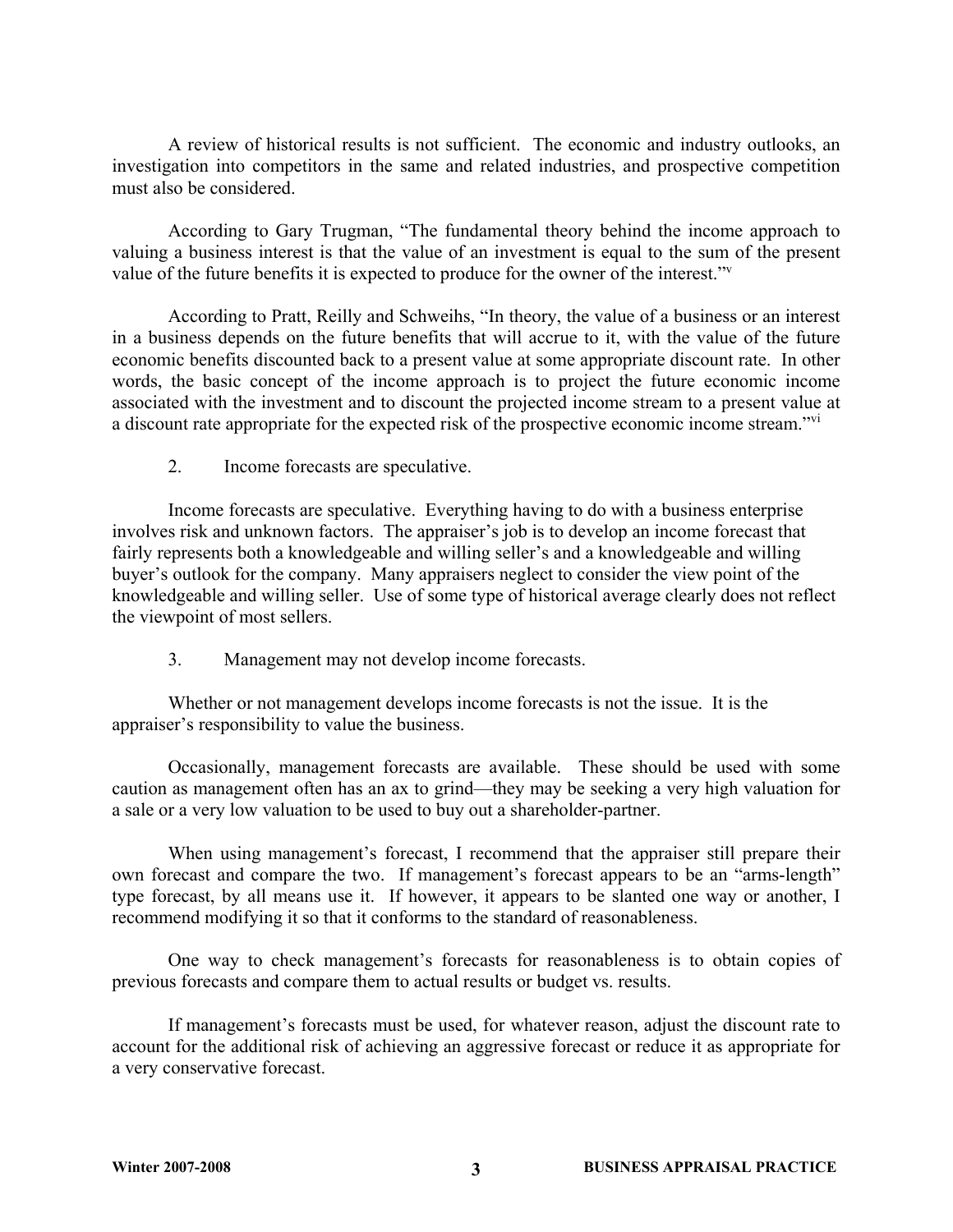4. A weighted historical average is easy to compute.

A weighted historical average is very easy to compute as the process is mechanical and requires no thought. However, the following quote taken from Revenue Ruling 59-60 summarizes this the applicability of this methodology: "Prior earnings records usually are the most reliable guide as to the future expectancy, but to resort to arbitrary five-or ten-year averages without regard to current trends or future prospects will not produce a realistic valuation."

The ease of computation should not be a factor. The appraiser's responsibility is to do the job right.

5. CPA rules are cumbersome to comply with if the appraiser is also a CPA.

Many practicing Certified Public Accountants hate the idea of performing a "projection" because of the rules foisted on them by the American Institute of Certified Public Accountants (AICPA).

I understand the need for rules and believe it is appropriate for CPAs to be very careful when doing projections or income forecasts as part of preparing financial statements for a client often done as part of a loan application. However, when doing an appraisal, a CPA must take off his or her CPA hat and put on their appraiser hat. Appraisers must prepare supportable income forecasts as part of the appraisal process. Perhaps if the CPA is uncomfortable preparing an income forecast as part of an appraisal due to the client being an accounting client, consideration of referring the job to someone else may be appropriate.

6. Income forecasts are difficult and time consuming to develop.

The amount bid for a job is irrelevant. The appraiser must do whatever is necessary to produce a credible appraisal. The level of difficulty and the amount of time it takes to develop a supportable and credible income forecast is indeed irrelevant. If you goof and underbid a job, suck it up and do it right anyway. Next time, you will have a better idea of what to bid. Appraisers should never allow the amount paid influence the quality of job they do. Whatever is necessary to do the job right should be done.

7. The appraiser may not know how to support an income forecast.

If the appraiser does not know how to support and income forecast, it is time to learn how. Developing a supportable income forecast is an integral part of most business appraisals.

For additional information and assistance in developing a supportable income forecast, I suggest that IBA's course 1040, Forecasting Net Cash Flow, be considered. I am quite familiar with the course as I wrote it. This class covers the theory, but more importantly, it includes several hands-on case studies that illustrate step by step how to develop a supportable income forecast.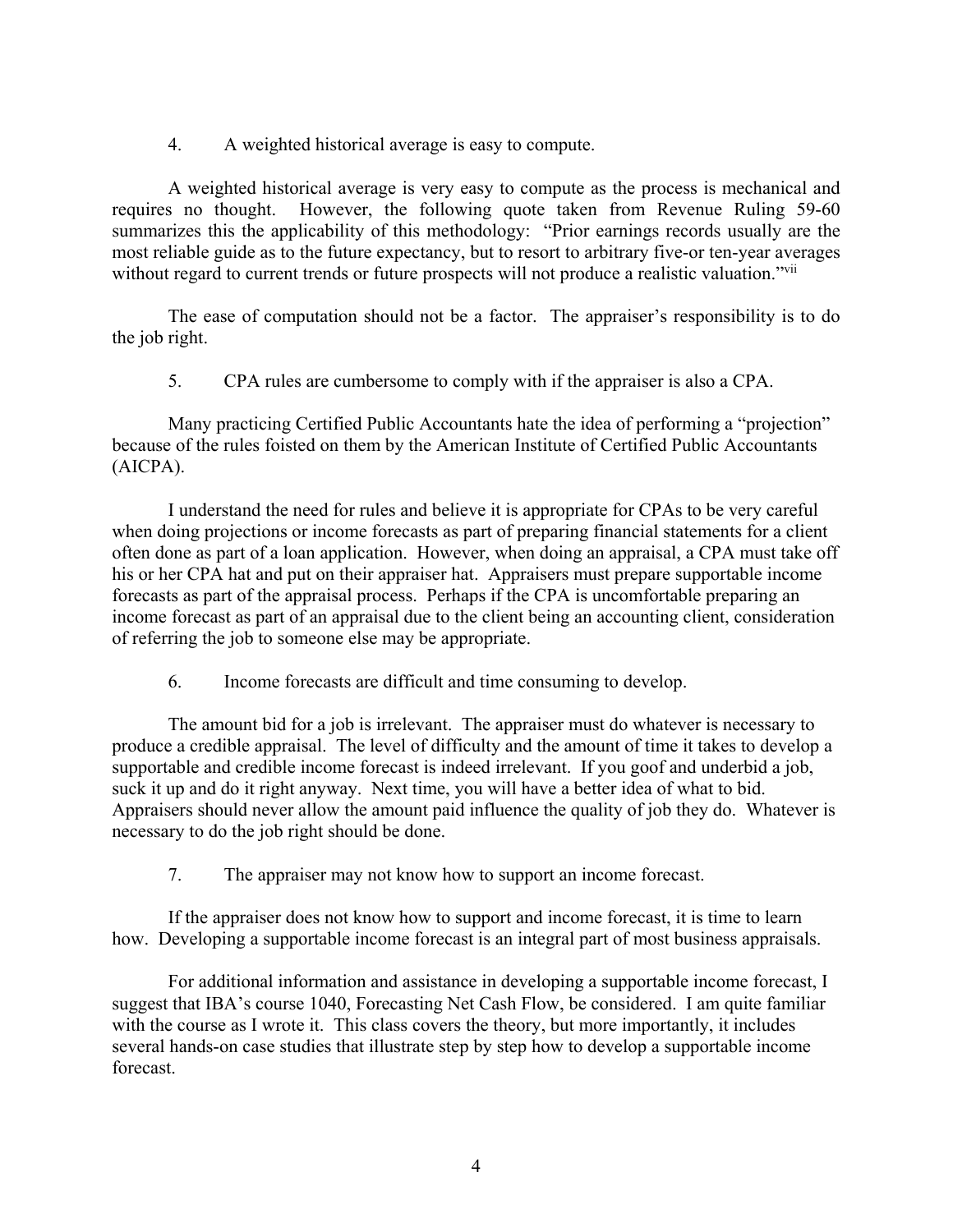8. Concern that the income forecast will be wrong.

You can pretty well be guaranteed that your forecast will be wrong! If business appraisers were able to always accurately predict the future, business appraisals would be very difficult to obtain as all business appraisers would be independently wealthy and likely not very inclined to work hard.

There will always be some that refuse to look at or consider forecasts as they can always be considered speculative by definition. Business buyers do not buy historical results – they buy what they perceive the business is expected to generate in future earnings. This expectation is often highly influenced by past results, however, future prospects are the key. Future prospects means an income forecast.

The key question that should be asked about each and every forecast contained in a business appraisal report is not will the forecasted results actually occur? Instead, what should be asked is based on the economic outlook, the industry conditions and outlook, the specific company analysis of things like the product line, the competition, the condition of plant and equipment, and the historical financial analysis, does the income forecast make sense? Are the forecast assumptions well explained and supported?

This is not all that different from the much maligned weather forecaster's daily opinion of what the weather will be like for the day, week or whatever. Based on the data available as of the date and time in question, is or was the forecast supportable? If it rains or snows when the weather forecast said it would be sunny, was the forecast wrong. Sure, it was wrong. But the key issue is based on the data available at the time the forecast was made, was it reasonable?

## Summary

Now, to answer the question posed as the title of this article. Does a historical average, weighted or otherwise, constitute an income forecast? In a word, no.

The income forecast is probably the most important part of the appraisal. The reason we examine the economic and industry outlook and analyze the historical results of the business enterprise is to enable us to develop an income forecast and determine the risk associated with likelihood of the company achieving the forecast.

In times of even modest inflation, the use of an average of historical results, weighted or otherwise, is simply stating that the appraiser believes the company's revenue and earnings in the future are expected to decline. While this may be the case, the appraiser should clearly say so and explain the reasoning to support the outlook.